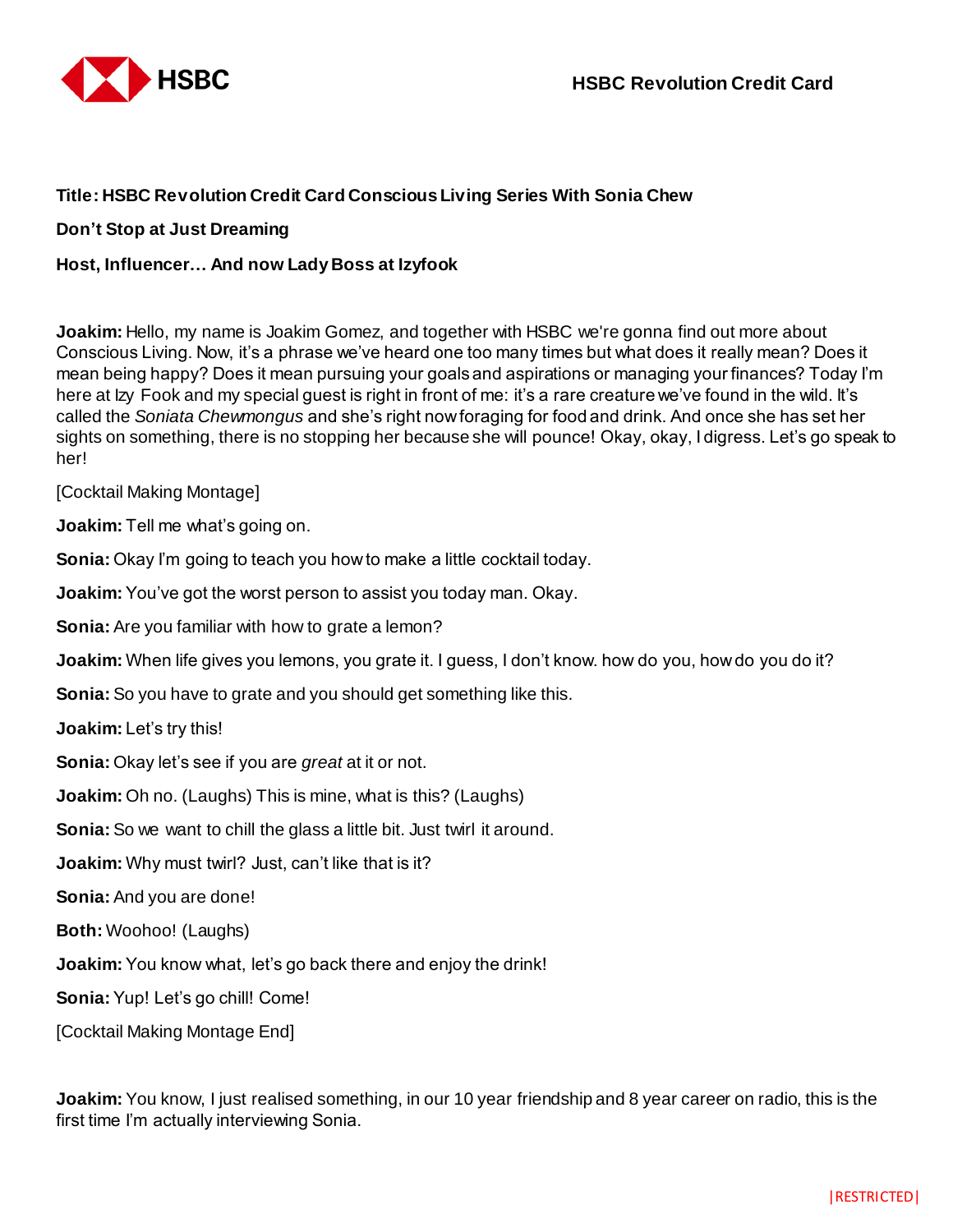**Sonia:** Yeah I know, that's crazy.

**Joakim:** I even have a cue card with questions for you right now.

**Sonia:** What a weird feeling. Usually *we're* interviewing people.

**Joakim:** Correct. I'm gonna jump straight into it. (Okay) So, Conscious Living, to different people it could mean different things. What does it mean to you?

**Sonia:** When it comes to things like conscious living, I think about goals. And you know for me, I have so many goals in life. I have so many ambitions and I really want to achieve every single one of those goals.

[Fuel your passions with the HSBC Revolution Credit Card]

**Joakim:** Trust me, yes.

**Sonia:** What's the face? What's the face? (Laughs) You know it's like, sometimes I think like, oh what's the next challenge, you know, have I achieved enough of this goal that I set up for myself. I consciously make an effort every time to set these realistic goals but over the years I also learnt how to take a step back and enjoy the fruits of your labours.

**Joakim:** I'm gonna actually say this: Sonia is one of the most driven, ambitious, strong people that I'll ever know. (thank you thank you) Keep it coming or enough already…?

**Sonia:** Ooh (laughs) I'm listening, I'm listening!

**Joakim:** What a spunk, you know, very strong character and all that. (laughs, okay okay) So your radio game is very strong. Your Instagram game very strong as well. What made you want to actually start Izy Fook?

**Sonia:** So I actually teamed up with a few partners to start this restaurant that you see here today, that we've been making cocktails up front. I think we can hire you to be our bartender?

**Joakim:** No! You'll lose customers, please don't.

**Sonia:** That's true, that's true. You know we wanted to create a place that is so chill that you can be unapologetically yourself. You can be who you want to be. You can laugh as loudly as you want. I laugh very loudly *lah* so…

**Joakim:** That's why you got sound-proof--

**Sonia:** That's why sound-proof walls (laughs) All the materials to absorb the sound (Correct, yes) So it's kind of a place where you have hip-hop music pumping. It was just really about the vibe.

**Joakim:** Now we go from that to something I am so happy to get on record right now. You shared this with me personally, I think back in the year 2015, 2016, maybe even 2017 as well. (Okay) You shared that you went through a lot of stressful times and anxieties as well, it got a bit too much to handle (Yeah). How did you get through that?

**Sonia:** In the beginning I feel like I was trying to do every single thing. (Yeah) So you know, whatever job came, you're like, yes I'll do this, I'll do this, and you can't say no 'cuz you want to really just climb the ladder and become more successful. So it came to a point where I felt you know, this is a breaking point. (I'm sure) And it definitely showed. I was like, grumpy, I was always grumpy, I couldn't sleep. I had insomnia. And I think the longest time that I went without sleep was a week.

**Joakim:** And this was when she was still doing the morning show by the way.

**Sonia:** Yeah, it wasn't a great time I would say. I was hesitant to, erm, seek any professional help. But my -- my family, they're super supportive and quite forward thinking as well. They were like, "Go! Do it, you know, do it. Get it fixed. We want you to be healthy, we want you to be well." So I did that and I learned how to create more